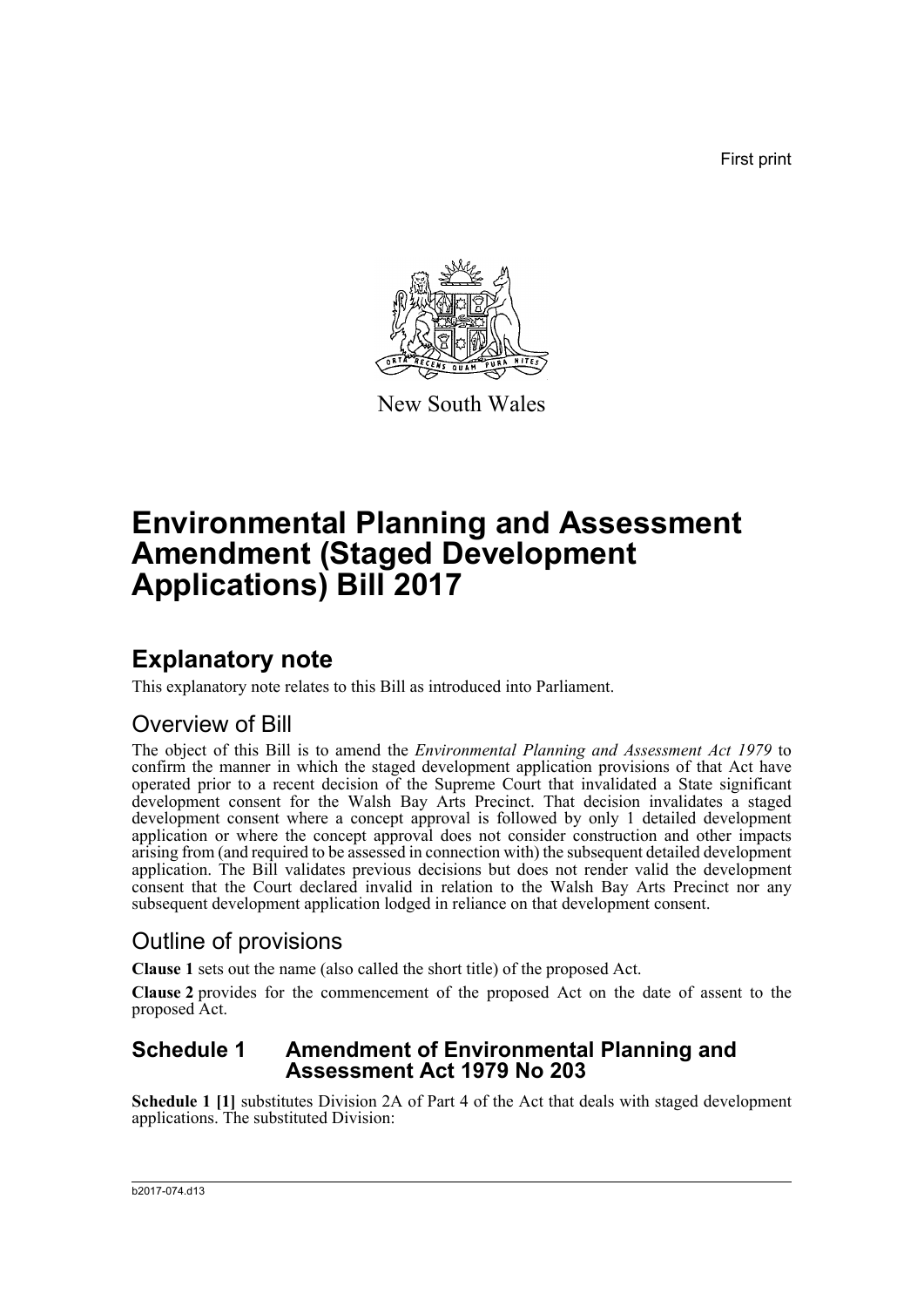Environmental Planning and Assessment Amendment (Staged Development Applications) Bill 2017 [NSW] Explanatory note

- (a) describes the special procedures as procedures concerning concept development applications rather than procedures concerning staged development applications (to confirm they deal with concept proposals rather than with the staging of different parts of the development), and
- (b) confirms that a concept approval may be followed by a single development application for the whole development to which the concept approval relates, and
- (c) provides that a consent authority, when considering under section 79C of the Act the likely impact of the development the subject of a concept development application, need only consider the likely impact of the concept proposals (and any first stage of development included in the application) and does not need to consider the likely impact of the carrying out of development that may be the subject of subsequent development applications.

The detailed proposals for development of a site that is subject to a concept approval will require further consideration under section 79C of the Act when a subsequent development application is lodged for consent for the detailed proposals.

**Schedule 1 [2]–[5]** make consequential amendments.

**Schedule 1 [6]** applies the amendments made by the Bill to pending staged development applications and validates anything previously done that would have been valid if the amendments had been in force when the thing was done. However, a development consent invalidated by a court before 30 June 2017 (being the date of announcement of the proposed Bill) is not rendered valid. Accordingly, the development consent relating to the Walsh Bay Arts Precinct that was declared invalid in *Bay Simmer Investments Pty Ltd v The State of New South Wales* [2017] NSWCA 135, and any subsequent development applications lodged in reliance on that development consent, are not validated.

### **Schedule 2 Consequential amendments**

**Schedule 2** makes consequential amendments to the *Biodiversity Conservation Act 2016* and the *Environmental Planning and Assessment Regulation 2000*.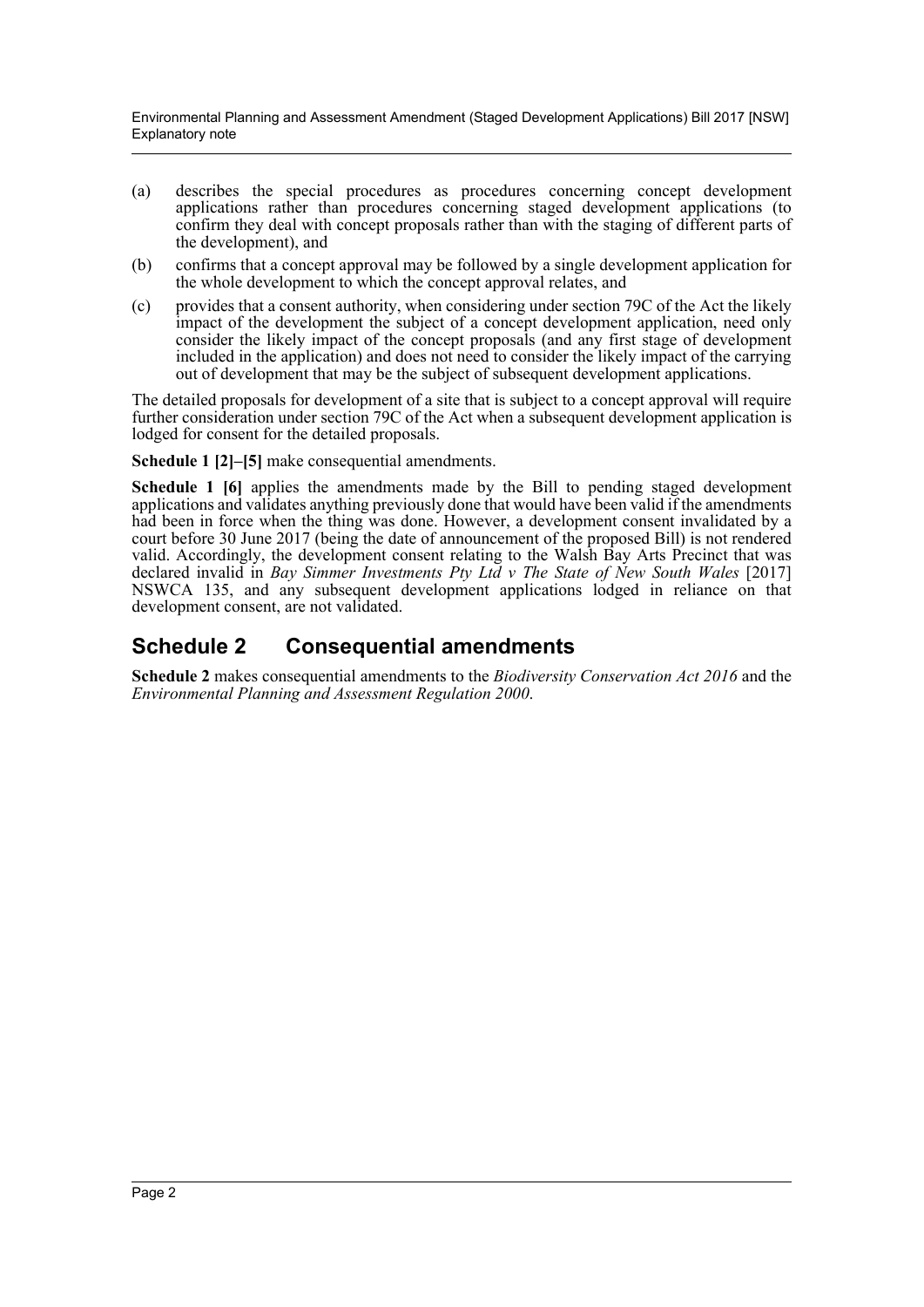First print



New South Wales

# **Environmental Planning and Assessment Amendment (Staged Development Applications) Bill 2017**

## **Contents**

|                   |                                                                              | Page |
|-------------------|------------------------------------------------------------------------------|------|
|                   | Name of Act                                                                  | າ    |
|                   | Commencement                                                                 | っ    |
| Schedule 1        | Amendment of Environmental Planning and Assessment Act 1979<br><b>No 203</b> |      |
| <b>Schedule 2</b> | <b>Consequential amendments</b>                                              |      |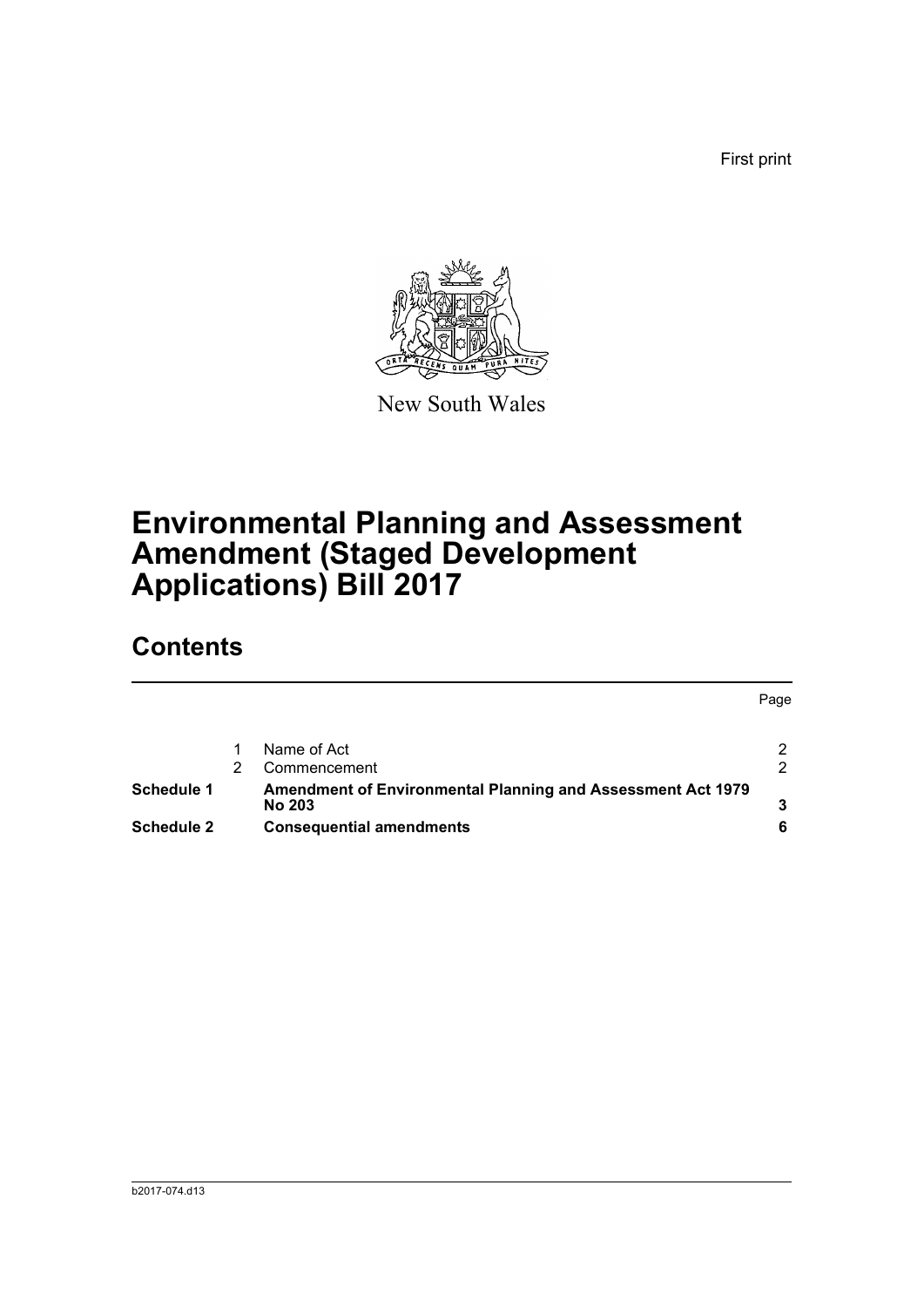

New South Wales

# **Environmental Planning and Assessment Amendment (Staged Development Applications) Bill 2017**

No , 2017

#### **A Bill for**

An Act to amend the *Environmental Planning and Assessment Act 1979* with respect to staged development applications; and to amend other legislation consequentially.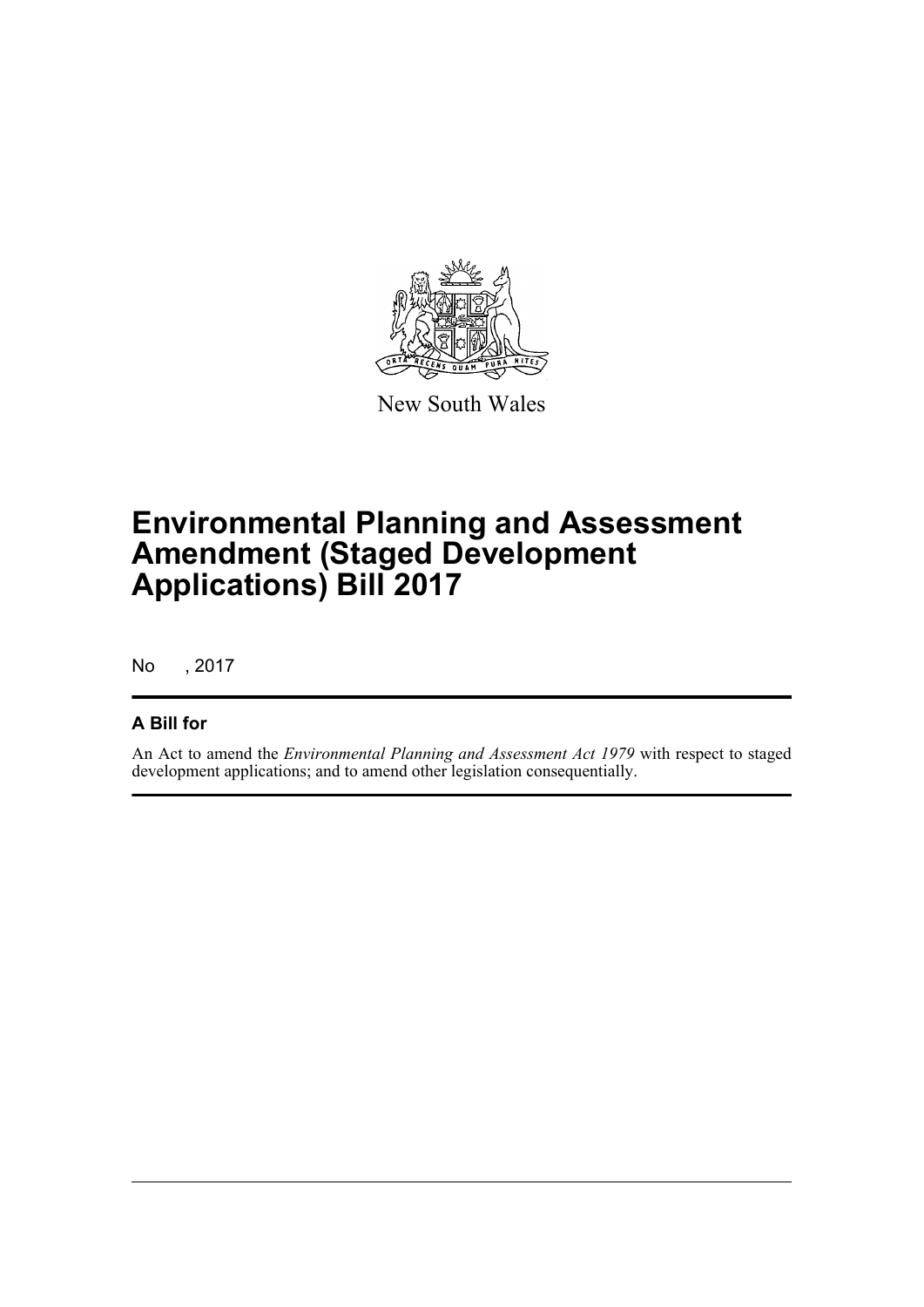Environmental Planning and Assessment Amendment (Staged Development Applications) Bill 2017 [NSW]

<span id="page-4-1"></span><span id="page-4-0"></span>

| The Legislature of New South Wales enacts:                                                                              |                     |
|-------------------------------------------------------------------------------------------------------------------------|---------------------|
| Name of Act                                                                                                             | $\overline{c}$      |
| This Act is the <i>Environmental Planning and Assessment Amendment (Staged</i> )<br>Development Applications) Act 2017. | 3<br>$\overline{4}$ |
| <b>Commencement</b>                                                                                                     | 5                   |
| This Act commences on the date of assent to this Act.                                                                   | 6                   |
|                                                                                                                         |                     |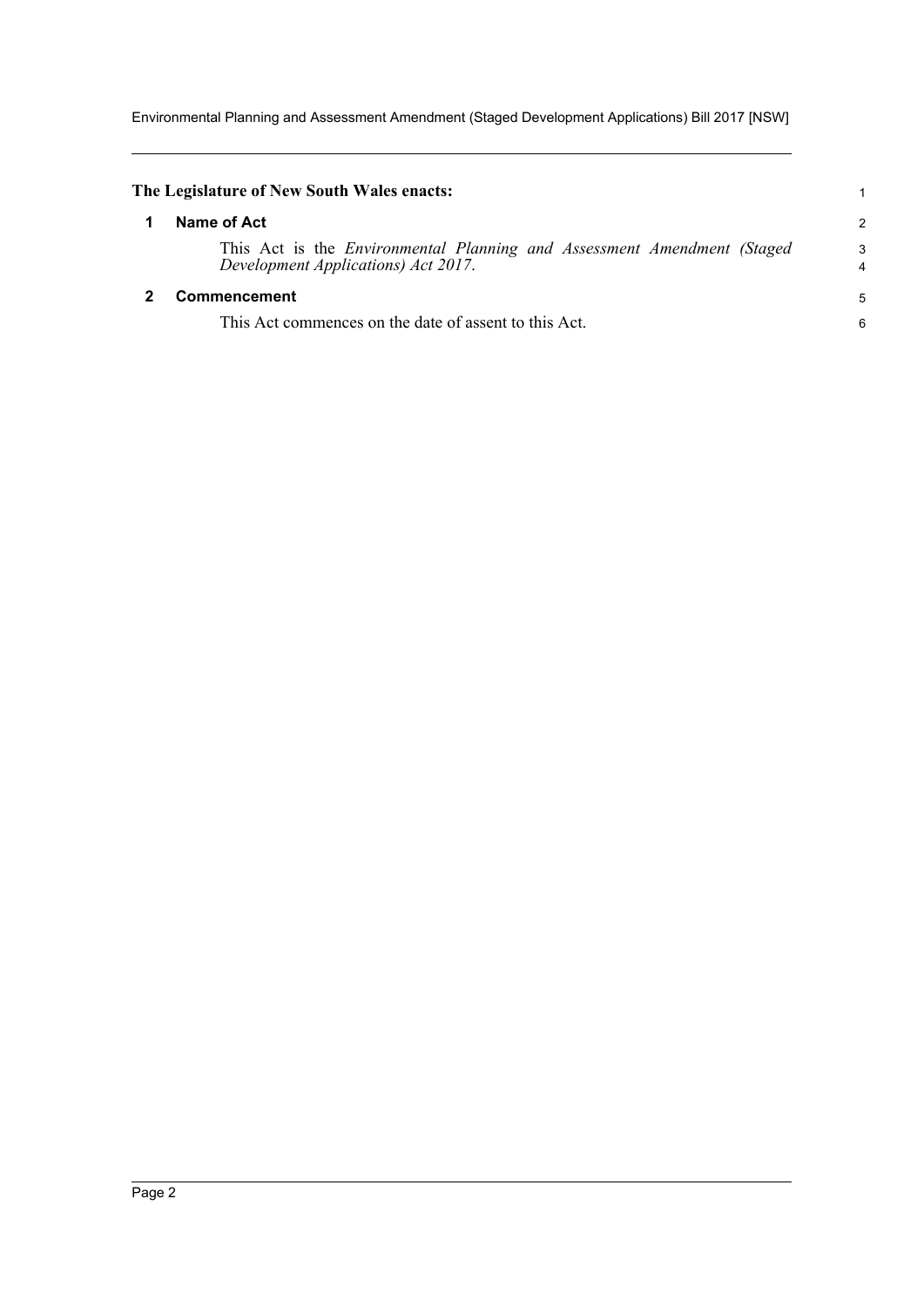<span id="page-5-0"></span>

| <b>Schedule 1</b> |                    |     | <b>Amendment of Environmental Planning and</b><br><b>Assessment Act 1979 No 203</b>                                                                                                                                                                                                                                                                                                                                                               |                                  |
|-------------------|--------------------|-----|---------------------------------------------------------------------------------------------------------------------------------------------------------------------------------------------------------------------------------------------------------------------------------------------------------------------------------------------------------------------------------------------------------------------------------------------------|----------------------------------|
| [1]               |                    |     | Part 4 Development assessment, Division 2A Special procedures concerning staged<br>development applications                                                                                                                                                                                                                                                                                                                                       | $\ensuremath{\mathsf{3}}$<br>4   |
|                   |                    |     | Omit the Division. Insert instead:                                                                                                                                                                                                                                                                                                                                                                                                                | 5                                |
|                   | <b>Division 2A</b> |     | Special procedures concerning concept development<br>applications                                                                                                                                                                                                                                                                                                                                                                                 | 6<br>7                           |
|                   | 83A                |     | <b>Application of this Division</b>                                                                                                                                                                                                                                                                                                                                                                                                               | 8                                |
|                   |                    |     | This Division applies to concept development applications and to consents<br>granted on the determination of those applications.                                                                                                                                                                                                                                                                                                                  | 9<br>10                          |
|                   | 83B                |     | <b>Concept development applications</b>                                                                                                                                                                                                                                                                                                                                                                                                           | 11                               |
|                   |                    | (1) | For the purposes of this Act, a <i>concept development application</i> is a<br>development application that sets out concept proposals for the development<br>of a site, and for which detailed proposals for the site or for separate parts of<br>the site are to be the subject of a subsequent development application or<br>applications.                                                                                                     | 12<br>13<br>14<br>15<br>16       |
|                   |                    | (2) | In the case of a staged development, the application may set out detailed<br>proposals for the first stage of development.                                                                                                                                                                                                                                                                                                                        | 17<br>18                         |
|                   |                    | (3) | A development application is not to be treated as a concept development<br>application unless the applicant requests it to be treated as a concept<br>development application.                                                                                                                                                                                                                                                                    | 19<br>20<br>21                   |
|                   |                    | (4) | If consent is granted on the determination of a concept development<br>application, the consent does not authorise the carrying out of development on<br>any part of the site concerned unless:                                                                                                                                                                                                                                                   | 22<br>23<br>24                   |
|                   |                    |     | consent is subsequently granted to carry out development on that part of<br>(a)<br>the site following a further development application in respect of that<br>part of the site, or                                                                                                                                                                                                                                                                | 25<br>26<br>27                   |
|                   |                    |     | the concept development application also provided the requisite details<br>(b)<br>of the development on that part of the site and consent is granted for that<br>first stage of development without the need for further consent.                                                                                                                                                                                                                 | 28<br>29<br>30                   |
|                   |                    |     | The terms of a consent granted on the determination of a concept development<br>application are to reflect the operation of this subsection.                                                                                                                                                                                                                                                                                                      | 31<br>32                         |
|                   |                    | (5) | The consent authority, when considering under section 79C the likely impact<br>of the development the subject of a concept development application, need<br>only consider the likely impact of the concept proposals (and any first stage of<br>development included in the application) and does not need to consider the<br>likely impact of the carrying out of development that may be the subject of<br>subsequent development applications. | 33<br>34<br>35<br>36<br>37<br>38 |
|                   |                    |     | Note. The proposals for detailed development of the site will require further<br>consideration under section 79C when a subsequent development application is<br>lodged (subject to subsection (2)).                                                                                                                                                                                                                                              | 39<br>40<br>41                   |
|                   | 83C                |     | Concept development applications as alternative to DCP required by<br>environmental planning instruments                                                                                                                                                                                                                                                                                                                                          | 42<br>43                         |
|                   |                    | (1) | An environmental planning instrument cannot require the making of a concept<br>development application before development is carried out.                                                                                                                                                                                                                                                                                                         | 44<br>45                         |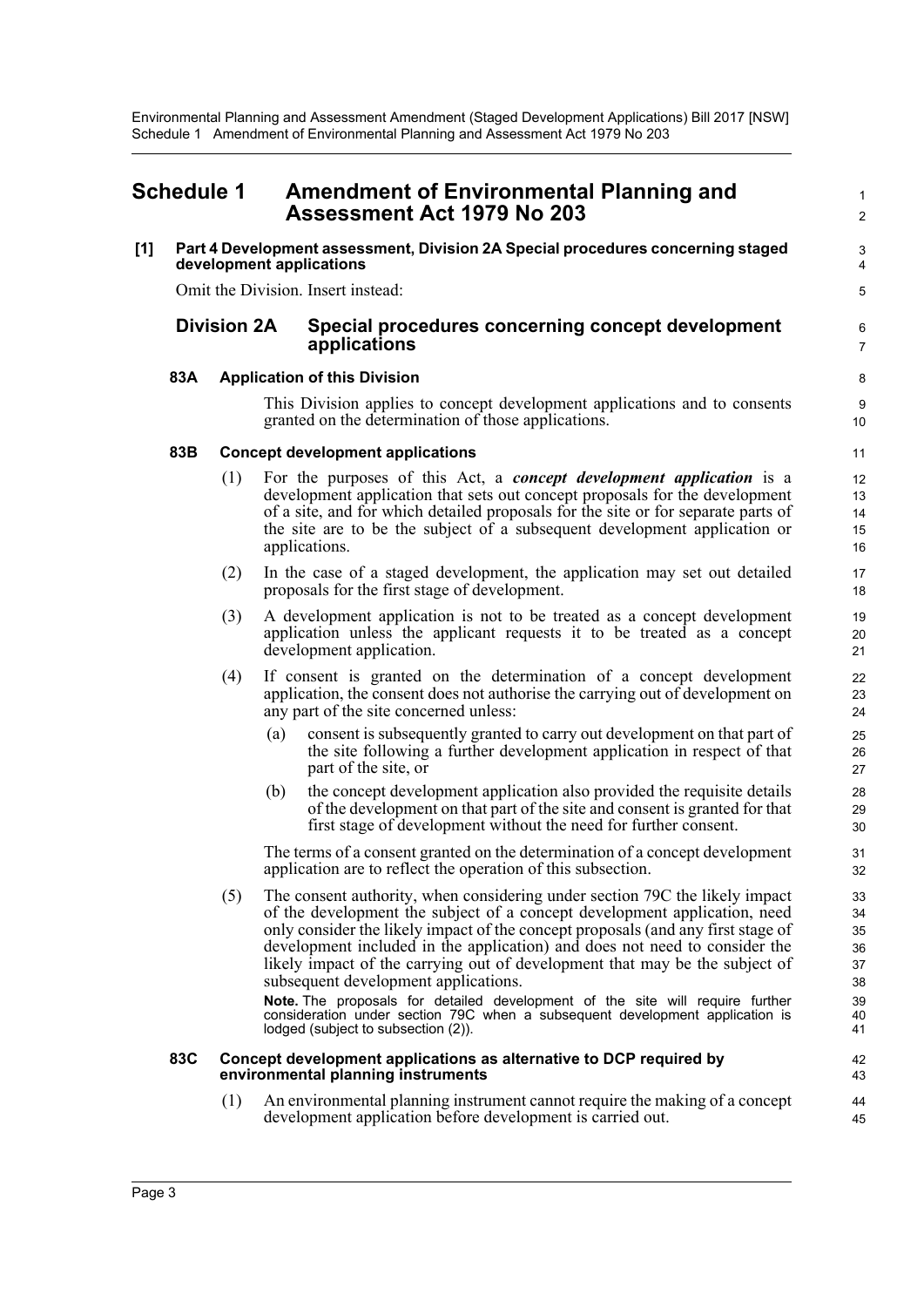Environmental Planning and Assessment Amendment (Staged Development Applications) Bill 2017 [NSW] Schedule 1 Amendment of Environmental Planning and Assessment Act 1979 No 203

> (2) However, if an environmental planning instrument requires the preparation of a development control plan before any particular or kind of development is carried out on any land, that obligation may be satisfied by the making and approval of a concept development application in respect of that land. **Note.** Section 74D (5) also authorises the making of a development application where the relevant planning authority refuses to make, or delays making, a development control plan.

32

35

(3) Any such concept development application is to contain the information required to be included in the development control plan by the environmental planning instrument or the regulations.

#### **83D Status of concept development applications and consents**

- (1) The provisions of or made under this or any other Act relating to development applications and development consents apply, except as otherwise provided by or under this or any other Act, to a concept development application and a development consent granted on the determination of any such application.
- (2) While any consent granted on the determination of a concept development application for a site remains in force, the determination of any further development application in respect of the site cannot be inconsistent with the consent for the concept proposals for the development of the site.
- (3) Subsection (2) does not prevent the modification in accordance with this Act of a consent granted on the determination of a concept development application. **Note.** See section 95 (2) which prevents a reduction in the 5-year period of a development consent.

#### **[2] Section 74D, note**

Omit "staged development application". Insert instead "concept development application".

#### **[3] Section 80 (5), note**

Omit "staged development applications". Insert instead "concept development applications".

#### **[4] Section 89D Minister consent authority for State significant development** Omit "staged development application" from section 89D (2). Insert instead "concept development application". **[5] Section 95 Lapsing of consent** Omit "staged development application" from section 95 (2). 31 33 34

Insert instead "concept development application".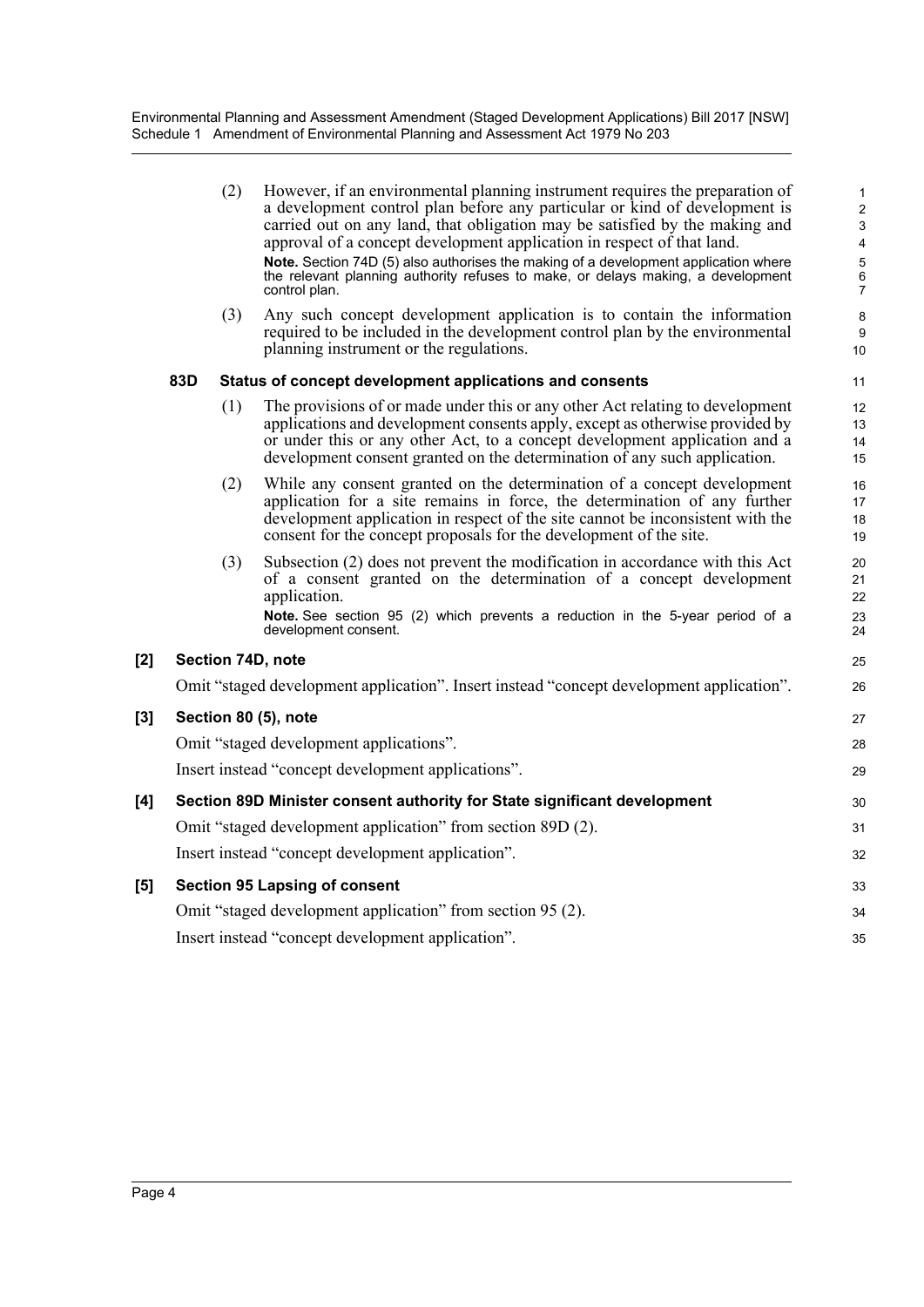| [6] |             | Schedule 6 Savings, transitional and other provisions                                                                                                                                                                                                                                                                                                                                                      | $\mathbf{1}$                     |
|-----|-------------|------------------------------------------------------------------------------------------------------------------------------------------------------------------------------------------------------------------------------------------------------------------------------------------------------------------------------------------------------------------------------------------------------------|----------------------------------|
|     |             | Insert at the end of the Schedule, with appropriate Part and clause numbering:                                                                                                                                                                                                                                                                                                                             | $\overline{c}$                   |
|     | <b>Part</b> | <b>Environmental Planning and Assessment</b><br><b>Amendment (Staged Development Applications)</b><br><b>Act 2017</b>                                                                                                                                                                                                                                                                                      | 3<br>4<br>5                      |
|     |             | <b>Definition</b>                                                                                                                                                                                                                                                                                                                                                                                          | 6                                |
|     |             | In this Part:<br><b>amending</b> Act means the <i>Environmental Planning and Assessment</i><br>Amendment (Staged Development Applications) Act 2017.                                                                                                                                                                                                                                                       | $\overline{7}$<br>8<br>9         |
|     |             | Pending staged development applications and consents                                                                                                                                                                                                                                                                                                                                                       | 10                               |
|     | (1)         | A staged development application that, immediately before the<br>commencement of the amending Act, was pending under Division 2A of<br>Part 4 of this Act (as in force before the substitution of that Division by the<br>amending Act) is, on and from that substitution, taken to be a concept<br>development application under that Division (as so substituted), and may be<br>dealt with accordingly. | 11<br>12<br>13<br>14<br>15<br>16 |
|     | (2)         | A consent granted to a staged development application under Division 2A of<br>Part 4 of this Act (as in force before the substitution of that Division by the<br>amending Act) is, on and from that substitution, taken to be a consent granted<br>to a concept development application under that Division (as so substituted),<br>and has effect accordingly.                                            | 17<br>18<br>19<br>20<br>21       |
|     |             | Validation                                                                                                                                                                                                                                                                                                                                                                                                 | 22                               |
|     | (1)         | Anything done or omitted to be done before the commencement of the<br>amending Act that would have been valid if this Act, as amended by the<br>amending Act, had been in force when the thing was done or omitted to be<br>done is validated.                                                                                                                                                             | 23<br>24<br>25<br>26             |
|     | (2)         | However, subclause (1) does not render valid:                                                                                                                                                                                                                                                                                                                                                              | 27                               |
|     |             | a development consent that was, before 30 June 2017, declared by a<br>(a)<br>court to be invalid, or                                                                                                                                                                                                                                                                                                       | 28<br>29                         |
|     |             | a development application that was lodged after (and in reliance on) the<br>(b)<br>grant of such a development consent.                                                                                                                                                                                                                                                                                    | 30<br>31                         |
|     |             | <b>Superseded references</b>                                                                                                                                                                                                                                                                                                                                                                               | 32                               |
|     |             | A reference in any other Act or in any statutory or other instrument, or in any<br>contract or agreement, to a staged development application under this Act is to<br>be read as a reference to a concept development application under this Act.                                                                                                                                                          | 33<br>34<br>35                   |
|     |             |                                                                                                                                                                                                                                                                                                                                                                                                            |                                  |